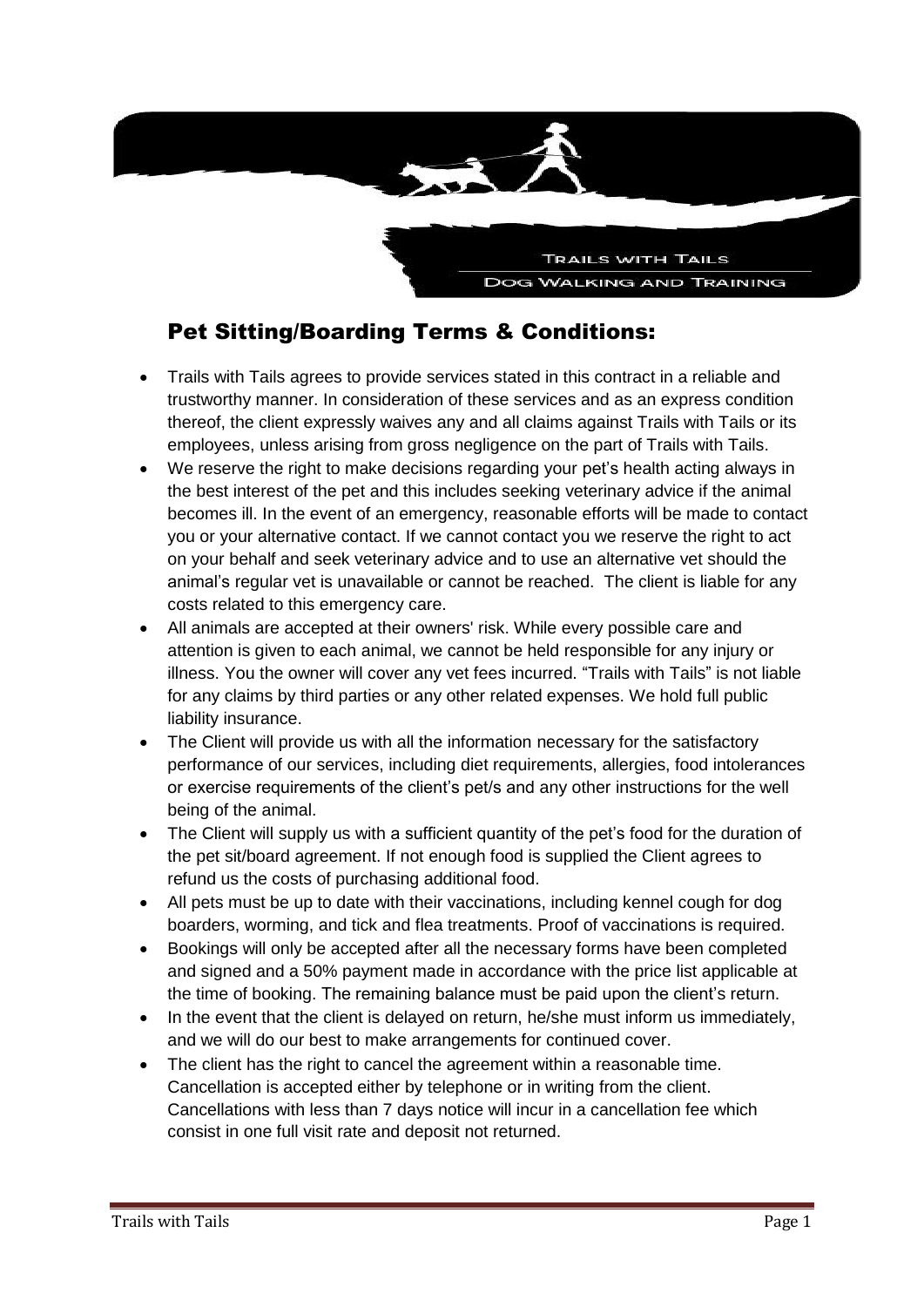#### **PET SITTING**

- The pet sitting service is provided at the client's home.
- The Client will either ensure that access is given to "Trails with Tails" to carry out our services from the agreed address or give us a key to the place where the pets are kept. We will use the key for providing the services required and for no other purpose and will keep it safe, not let anyone else have it, not copy it and will return it to the Client at the end of the service agreement.
- Trails with Tails holds full public liability insurance for the services defined within the booking form during the times or periods specified. It shall be the sole responsibility of the client to ensure their property, its contents and pets are adequately insured throughout the duration of the scheduled services. You are advised to check to see if your insurance provider needs to be informed that someone will have access to your property whilst you are away. Trails with Tails has no liability for break in / vandalism of property during the use of its services. The client should ensure all windows and doors are secured and locked before leaving.
- Please inform us at the time of consultation of anyone who may have access to your home while you are away. This includes cleaning services, maintenance personnel, friends, family and neighbours. It is understood that the client will notify anyone with access to the home that our services have been engaged. We shall not be liable for other persons or their actions or omissions that will be in, or have access to your property before, during or after services have been rendered.
- It is recommended that cats are kept indoors to ensure their health and safety while in our care. Trails with Tails does not accept any responsibility or liability for any animals that escape or become lost or injured, fatal or otherwise, when instructed to leave the clients animals in a fenced area. This includes wood, metal or any other type of fence, or in premises that contain an unlocked cat flap. A cat flap disclosure form is required for clients' cats with outside access via an unlocked cat flap.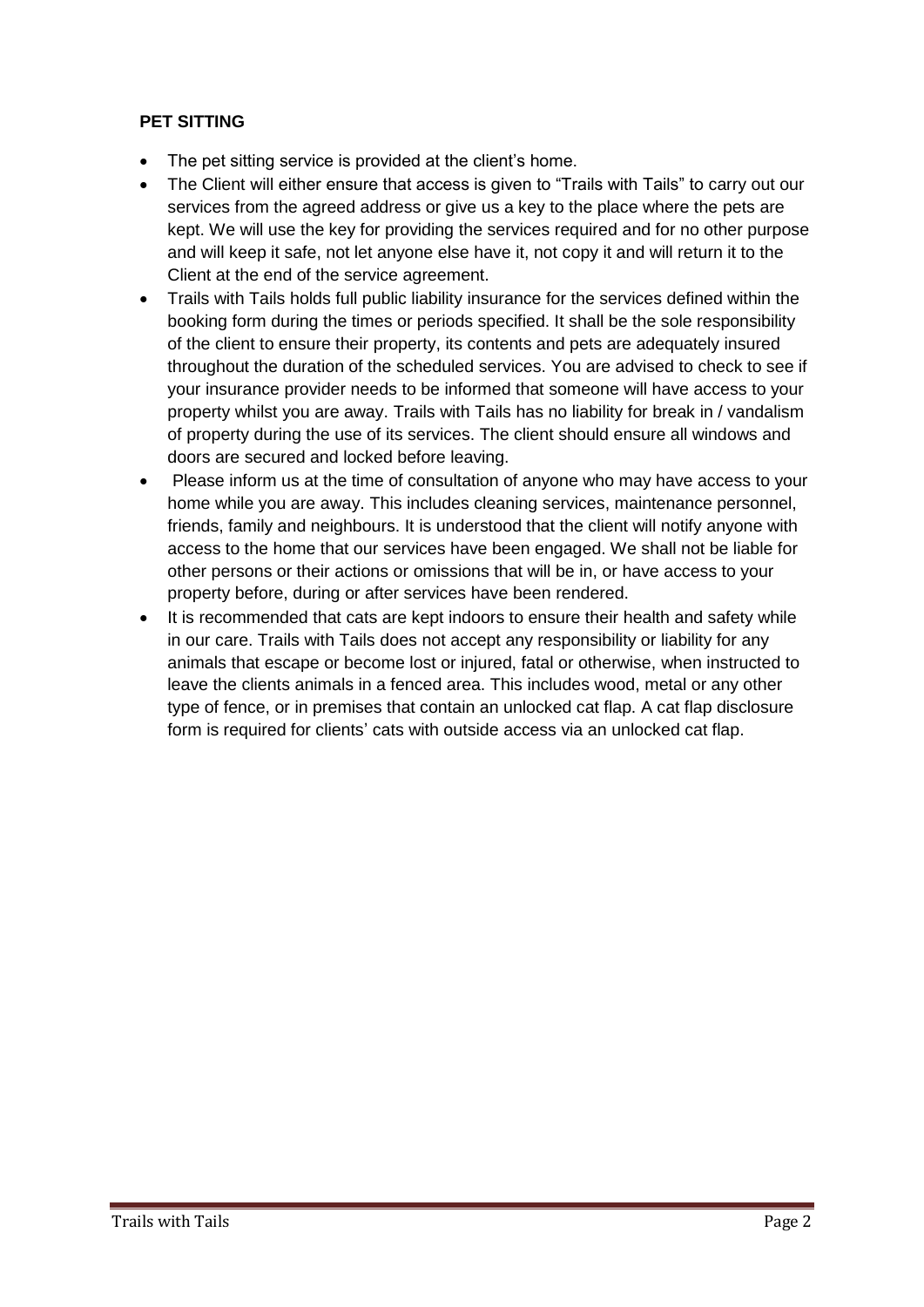#### **DOG BOARDING**

- Dog Boarding is carried out at the Trails with Tails owner's house.
- A trial sleep over in advance is required to ensure your dog's compatibility with our dogs.
- All dogs must be well behaved, well socialized and house trained with no behaviour issues.
- Regretfully we are unable to board un-neutered male dogs. We also cannot board bitches in season.
- Whilst great care will be taken with your dogs' belongings we cannot be responsible for any damage caused by dogs to beds, toys etc during their stay with us.
- All dogs will be walked on lead, unless off lead walks are requested by the Client, a consent form must be signed and only when we have established a bond with the dog and ensure that it has a reliable recall before undertaking off lead walks.
- The Client will supply suitable collars or harnesses and leads [and when necessary muzzles] for the Dog and any coats or other accessories which the Client wishes to be used. We reserve the right to refuse to walk the Dog if a suitable collar or harness and lead [and muzzle if required] is not provided. Dogs on choke chains, prong collars, e-collars or any other aversive equipment will not be walked. We will not be held responsible for any damaged collars, harnesses or leads.
- The Control of Dogs Regulations requires that dogs must have a licence and an ID tag attached to their collar with the name and address of the owner. Trails with Tails will also provide complimentary ID tags for the duration of the board. Dogs on the restricted breed list must be muzzled and remain on short and strong lead at all times in public places.
- Although we make every effort to ensure your dog/s is cared for to our usual high standards we cannot be liable for loss, injury or death.
- By signing this document you agree to indemnify Trails with Tails against any damage or injury caused by your dog to any other person or animal while under our care.

By signing below the Client agrees and understands all the policies and procedures outlined above:

Client's Signature: Date: Date: Date: Date: Date: Date: Date: Date: Date: Date: Date: Date: Date: Date: Date: Date: Date: Date: Date: Date: Date: Date: Date: Date: Date: Date: Date: Date: Date: Date: Date: Date: Date: Date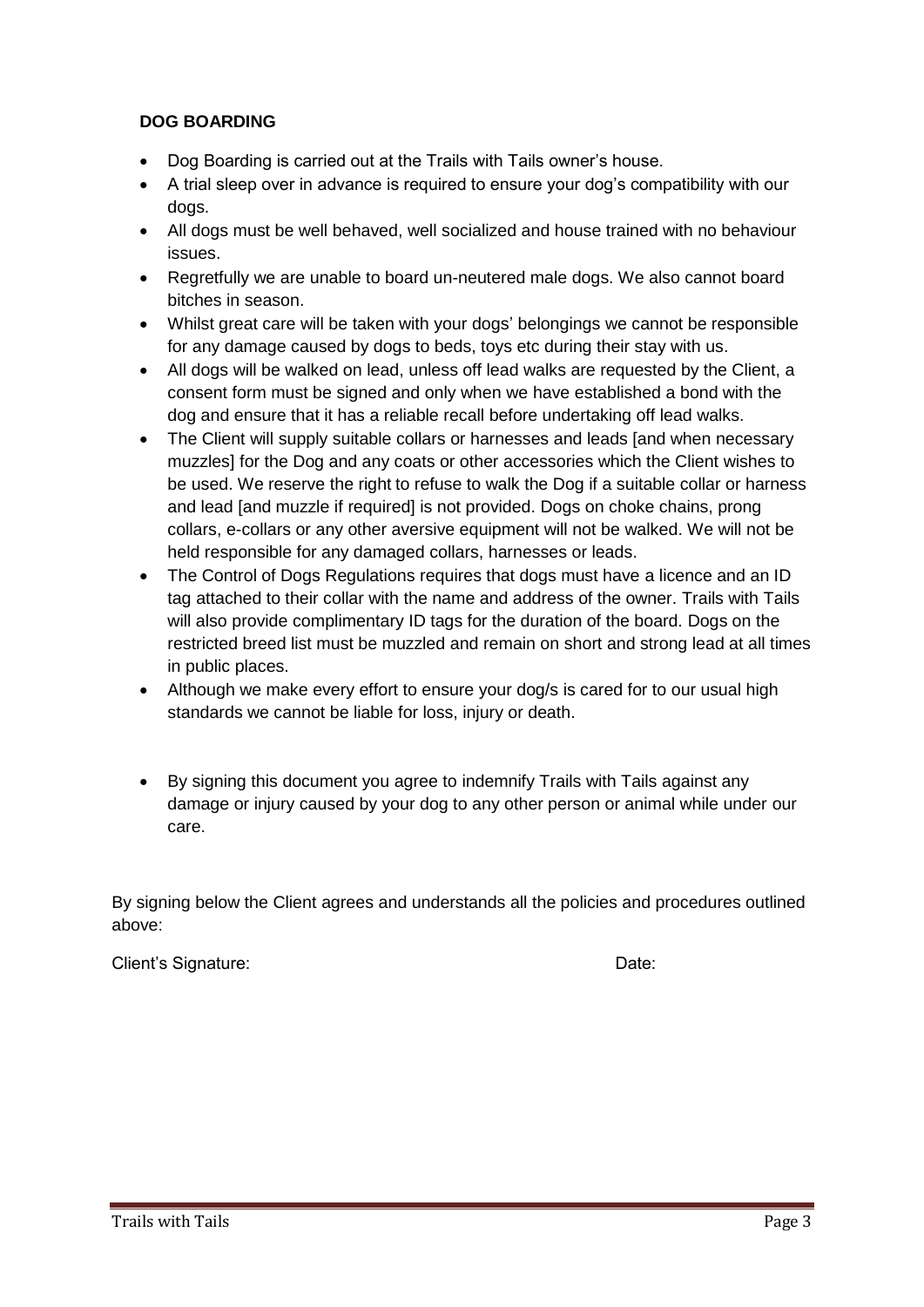

## **Client & Dog/Cat information form**

**Owner Information**: Name: Home Phone: Address: Mobile: Emergency Contact: Emergency No: Veterinary Surgeon: Address:

**Services/Rates:**

Pet Sitting:

Dog Boarding: 30 Euro/night

Days & Time: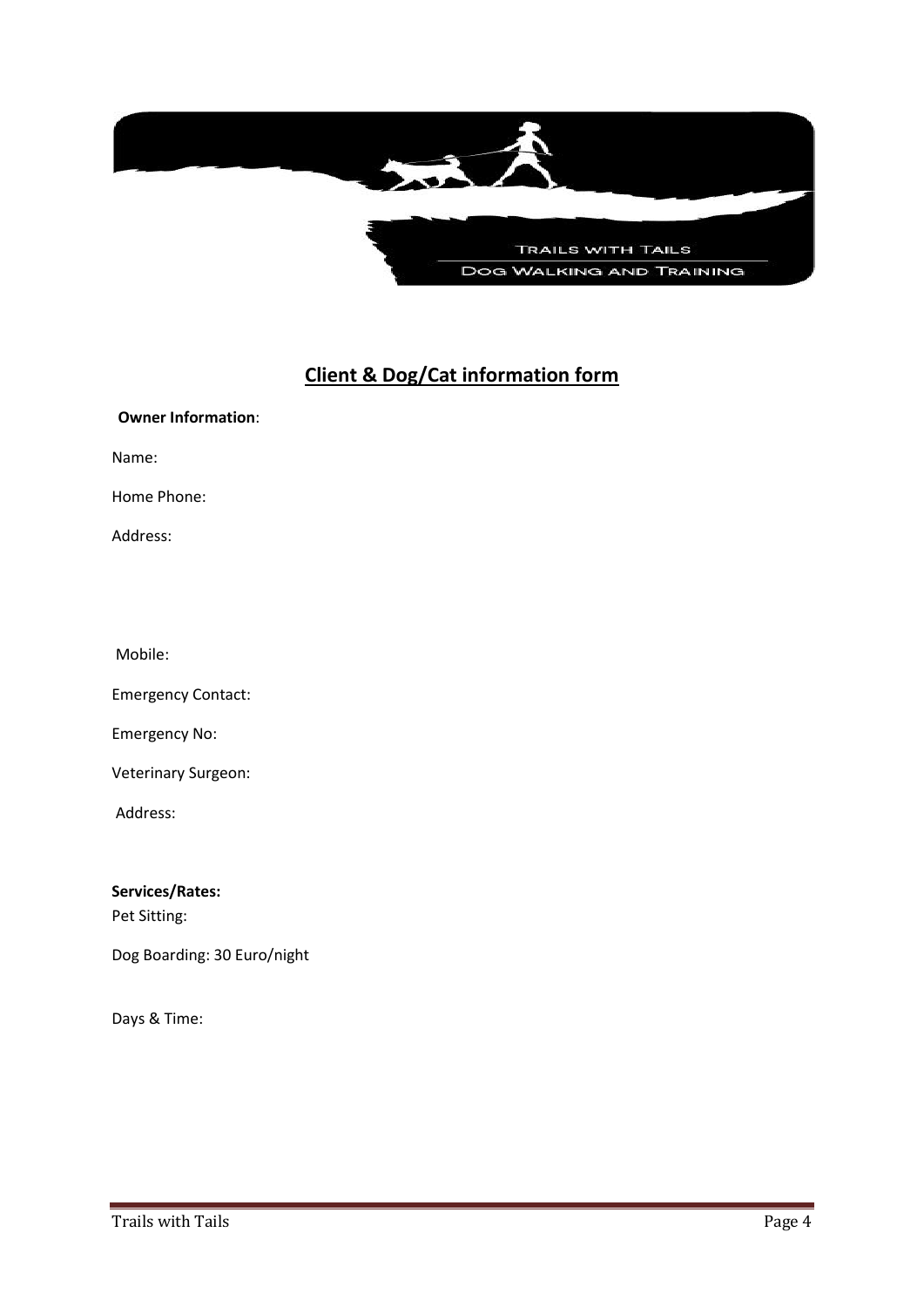| Dog's/Cat's Name:                                                | DOB:                                 |
|------------------------------------------------------------------|--------------------------------------|
| Male / Female - Spayed / Neutered                                | Date of last season (If applicable): |
| Breed:                                                           | Colours/Markings:                    |
| Is the dog/cat microchipped? YES/NO                              |                                      |
| If yes, microchip no:                                            |                                      |
| Is the dog/cat insured? YES/NO                                   |                                      |
| If yes, name of Insurance Company:                               |                                      |
| Crated / Run of house / Outdoors / Limited to:                   |                                      |
| Pet's Health Record (must be accompanied by veterinary records): |                                      |
| Date of Last Check-up:                                           |                                      |
| <b>Vaccination Dates:</b>                                        |                                      |
| Any known Allergies:                                             |                                      |
| Any medical/health concerns?                                     |                                      |
| <b>Walks</b>                                                     |                                      |
| Are there any special instructions?                              |                                      |
|                                                                  |                                      |
| <b>Playtime:</b>                                                 |                                      |
| Are there any special games your dog/cat enjoys?                 |                                      |
|                                                                  |                                      |

### **Personality**

Is it okay for your dog to play with other animals? Yes/ No

If no, please explain why:

Is your dog reactive toward other animals or people? Yes/ No

If yes, please describe: